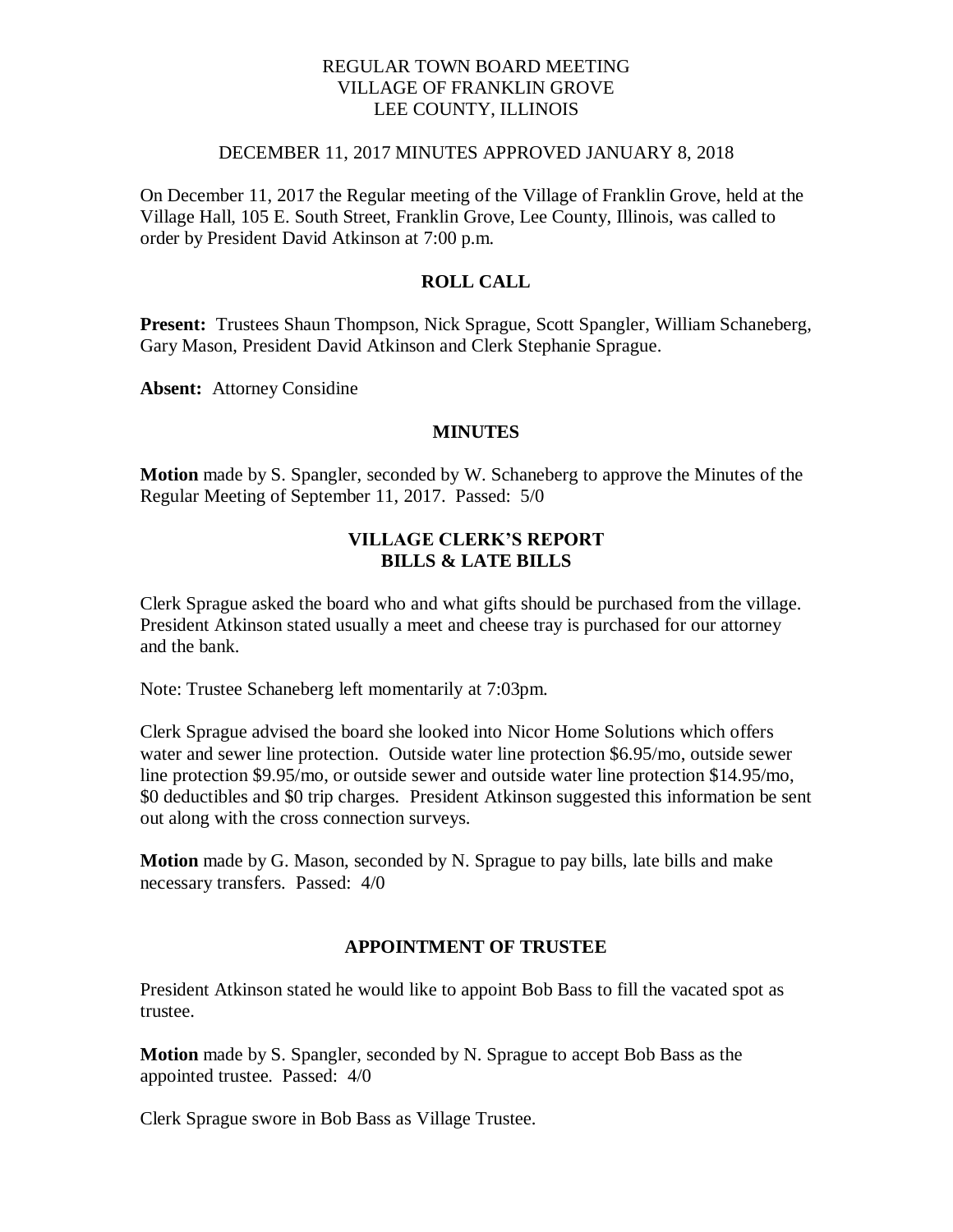#### **RECOGNITION OF VISITORS**

Note: Trustee Schaneberg returned at 7:10pm.

Mike Mudge with Rock River Energy Services addressed the board concerning energy suppliers.

#### **POLICE REPORT**

Miles on the police  $car - 371$ Complaints/Calls for Service – 7 Traffic Stops  $-4$ Traffic Warnings – 4 Ordinance Warnings - 2 House Checks  $-2$ 

### **LEGAL ISSUES (Attorney Considine)**

None

# **GENERAL ISSUES**

President Atkinson advised the board Trustee Bass will be on the properties committee and Trustee Sprague will remain on streets and alleys.

President Atkinson informed the board committee meeting schedules need updated.

President Atkinson suggested getting employees gift certificates from the Lincoln Way Café.

# C**OMMITTEE REPORTS**

# **STREETS & ALLEYS**

(N. Sprague Chairman)

None

#### **WATER & SEWER**

(W. Schaneberg Chairman)

Trustee Schaneberg updated the board on pump repairs; they have been scheduled, parts are two weeks out and they will get started on repairs.

# **COMMUNITY DEVELOPMENT**

(G. Mason Chairman)

Trustee Mason informed the board he is still promoting properties in surrounding areas.

# **PROPERTIES**

(B. Bass Chairman)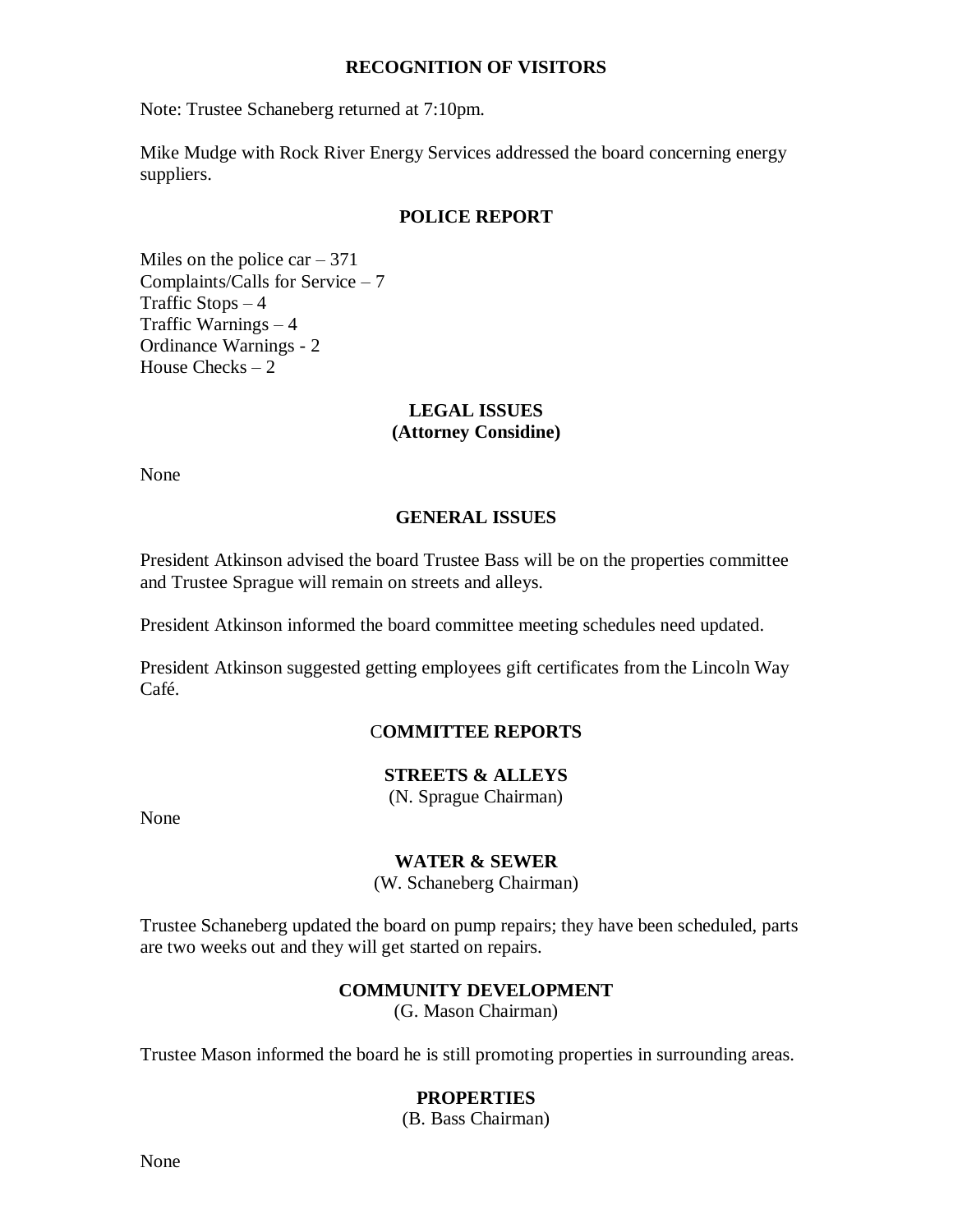# **FINANCE AND INSURANCE COMMITTEE**

(S. Thompson Chairman)

Trustee Thompson informed the board we received a check from the homeowner's insurance company for the remainder of the cost of the fire hydrant damage.

Trustee Thompson complimented how nice the lighted garland around the light poles and Christmas tree lights look.

# **TOURISM**

### (S. Spangler Chairman)

Trustee Spangler informed the board he attended the meeting for the old bridge with the Lincoln Highway State Association. They will be using their resources to find groups that help historic bridges. It will eventually become a tourism spot where people will come for photos, picnics, etc. with possibly some bike/hiking path to hook up with other natural surrounding areas. They will be looking to see what state and national grants might be available.

Trustee Spangler informed the board the wheels are in motion for the village to get the property south of park and he suggested we get the property surveyed once the property has been turned over to the village.

Trustee Spangler said the Christmas Walk was a great success, everyone seemed to be happy, the streets and trees looked nice.

# **HISTORIC PRESERVATION/EARLY WARNING**

(S. Spangler Chairman)

None

# **OTHER**

Marilyn Spangler informed the board everyone needs to keep an eye on the flags.

Trustee Sprague asked if the agreement for the nuisance property on North State St. has been signed. President Atkinson advised it has not yet been signed.

**Motion** made by S. Thompson, seconded by G. Mason to go into Executive Session at 7:57 p.m. to discuss Employment/Appointment Matters citing 5 ILCS 120/2(c)(1). Passed 6/0

**Motion** made by S. Spangler, seconded by N. Sprague to come out of Executive Session at 8:24 p.m. Passed: 6/0

No action was taken in Executive Session.

**Motion** made by N. Sprague, seconded by G. Mason to give Mike Settles a one-time \$800 bonus. Passed: 5/1 (Trustee Spangler opposed)

As no further business was brought before the board, a **motion** to adjourn was made by W. Schaneberg, seconded by S. Thompson and carried by unanimous vote at 8:25 p.m.